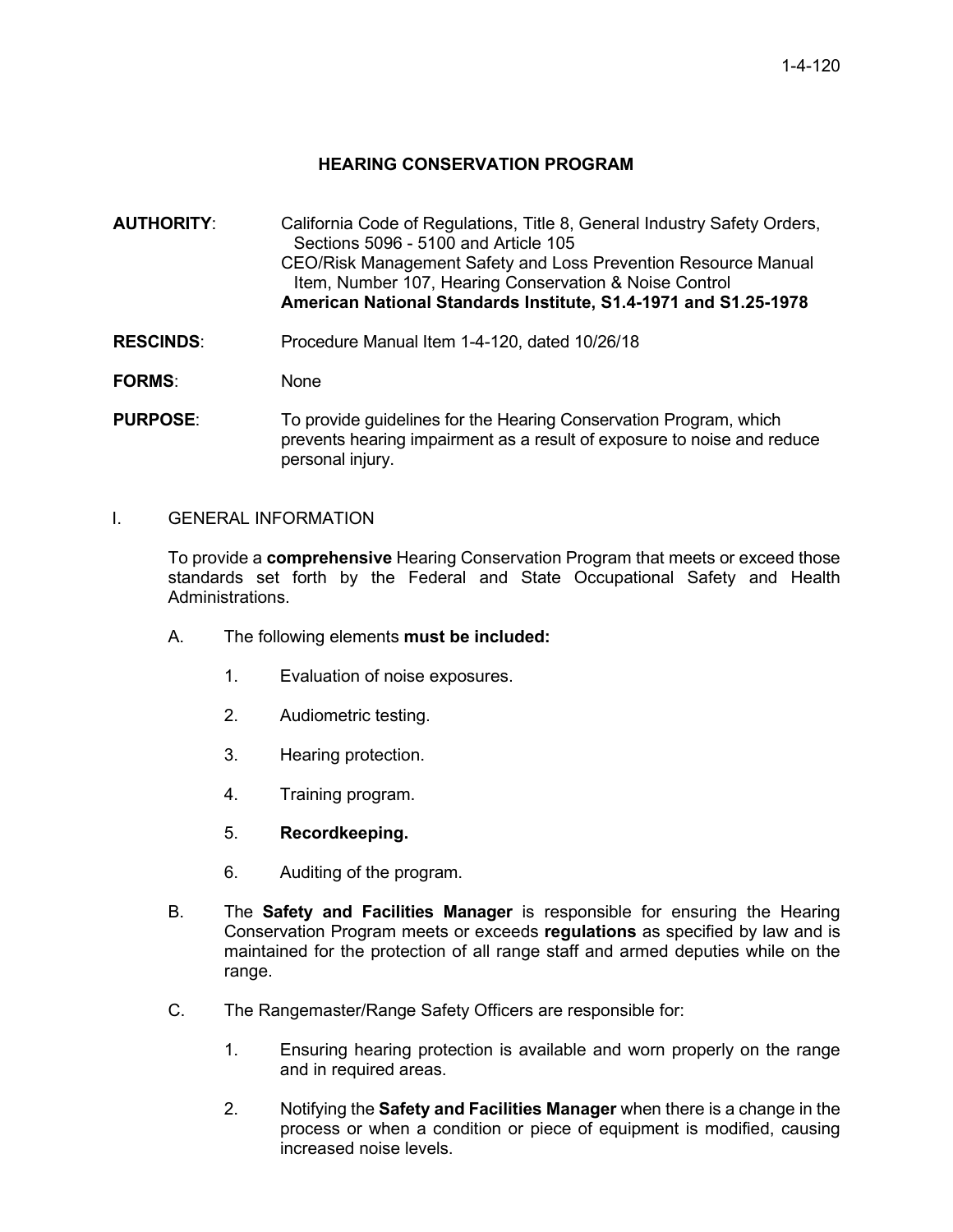- D. **All range s**taff **and armed deputies** are responsible for wearing hearing protection in accordance with instructions and training received on the range and in those areas designated as requir**ed** hearing protection.
- E. **V**isitors are expected to wear **department approved** hearing protection while on the range as directed.
- F. **All** non-disposable hearing protection **devices shall be cleaned** as often as needed to maintain them in a hygienically safe condition.
- G. Report all problems concerning hearing protection devices to the **r**angemaster/range safety officers immediately and secure replacements as needed.

## II. PROCEDURE

## A. **Evaluation of Noise Exposures**

- 1. Noise Measurements are conducted to:
	- a. Identify work areas that meet or exceed an eight-hour timeweighted average sound level of 85 decibels (dB).
	- b. Determine existing noise levels so priorities for corrective action **are** established.
	- c. Identify areas where hearing protective devices are required.
- 2. Noise Measuring Equipment:

Orange County Probation uses in-house or contracted services to perform the required noise surveys. The provider uses, at its discretion, sound level meters that conform to the requirements of sound level meters described in **American National Standards Institute –** ANSI SI.4-1971 (specifications for sound level meters) and dosimeters that meet the requirements of ANSI SI.25-1978 (specifications for dosimeters).

B. Audiometric Testing

In order to maintain a hearing conservation program, audiometric testing is a requirement. Audiometric testing is the means of measuring the ability of the individual to hear in both ears. This establishes if and to what degree a hearing loss exists. Annual tests can then be compared to a baseline to determine if a change or shift in hearing exists.

- 1. Frequency and Scheduling: All Rangemasters and Range Officers shall receive a baseline audiometric examination prior to their assignment and at least annually thereafter.
- 2. Test Evaluation: If a comparison of the annual audiogram to the baseline audiogram indicates a standard threshold shift, **defined as an average increase of 10dB from the baseline audiogram,** Orange County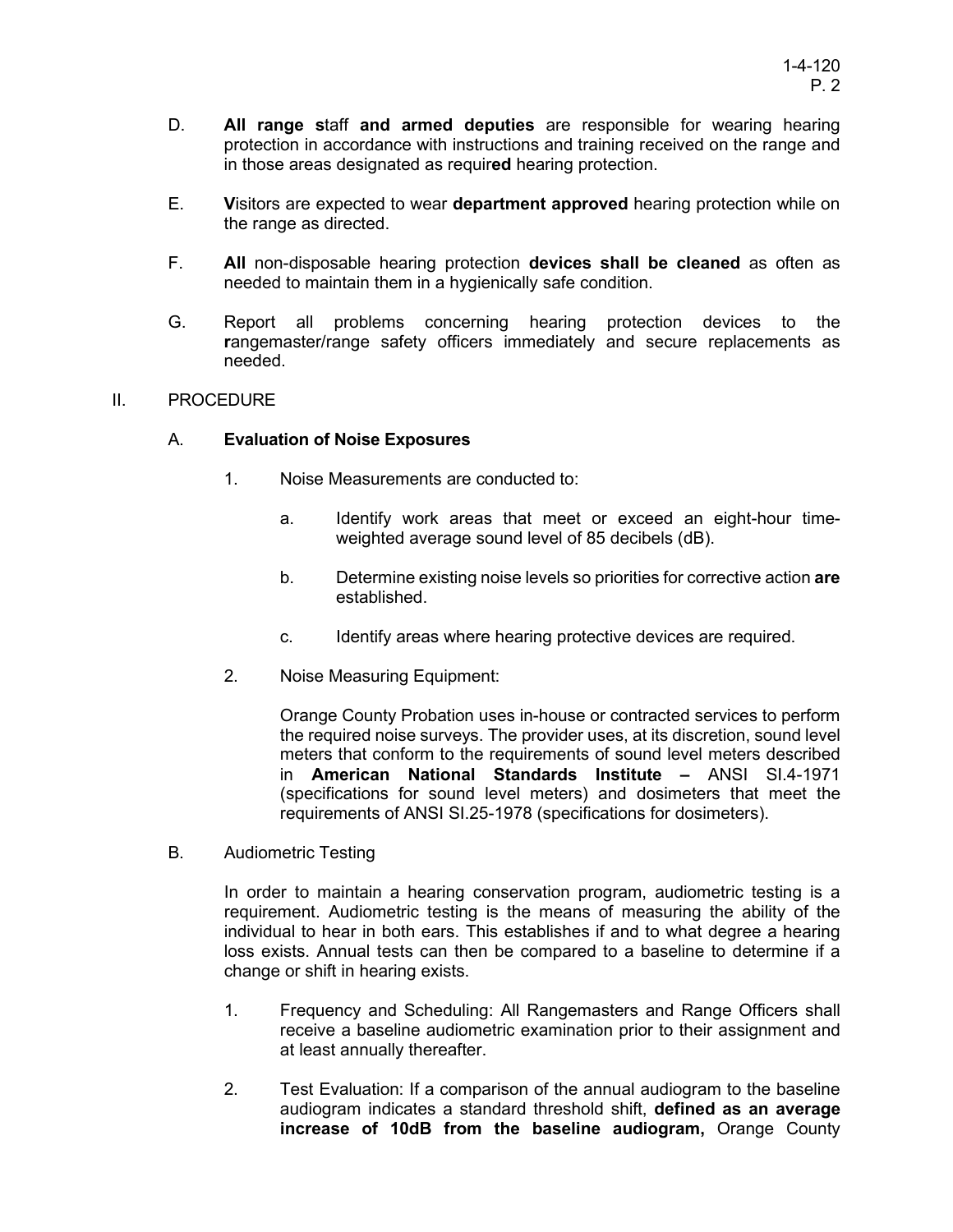Probation must fulfill the requirements specified in OSHA Standard 29 CCR Title 8, section 5097 (c)

- 3. The Rangemaster will schedule the yearly audiometric examination for all Range Officers through **the contracted vendor on file**.
- C. Hearing Protection
	- 1. Hearing Protection Devices **(HDP)**: **T**here are two basic types of **HDP** used by most industries**: earplugs and earmuffs**. Both protectors serve the same function **– acting** as a barrier between noise and the inner ear**,** where hearing damage may occur. Orange County Probation fits and trains **applicable** employees on the proper use of **HDP**.
	- 2. Selection of **HDP**: **Attenuation** characteristics, acceptance by employees, durability, environmental, medical and legal considerations all play a major role in the selection of hearing protection at Orange County Probation. **Safety and Facilities Manager** must approve **devices** prior to purchase.
	- 3. Effectiveness of **HDP**: The ability of a **device** to reduce the noise in dB (decibels) before it reaches the inner ear is referred to as attenuation. This ability is different for earplugs and **ear**muffs, **as well as** highly dependent on the frequency components of the noise.

At Probation, the effectiveness of each **device** is evaluated for the specific noise environments in which the **device** will be used.

- 4. Usage of **HDP**: **I**n areas classified as high noise areas, hearing protection is required. All personnel working in these areas **must** properly wear **required** devices. Disciplinary action **will** be taken if employees do not follow the policy.
- D. Training **Program**
	- 1. The **Safety and Facilities Manager** or the designated vendor is responsible for the development of a training program that covers:
		- a. The effects of noise on hearing.
		- b. The purpose of hearing protection, **information (**advantages, disadvantages, **and** attenuation**)** of various types, and instructions on selection, **as well as** fitting, use and care.
		- c. The purpose of audiometric testing and an explanation of the test procedures.
		- d. **Posting of hearing conservation posters, communique, etc.**
	- 2. Training is repeated annually for each employee in the Hearing Conservation Program. Information provided in the training program **shall be regularly** updated to be consistent with changes in protective equipment and work processes.